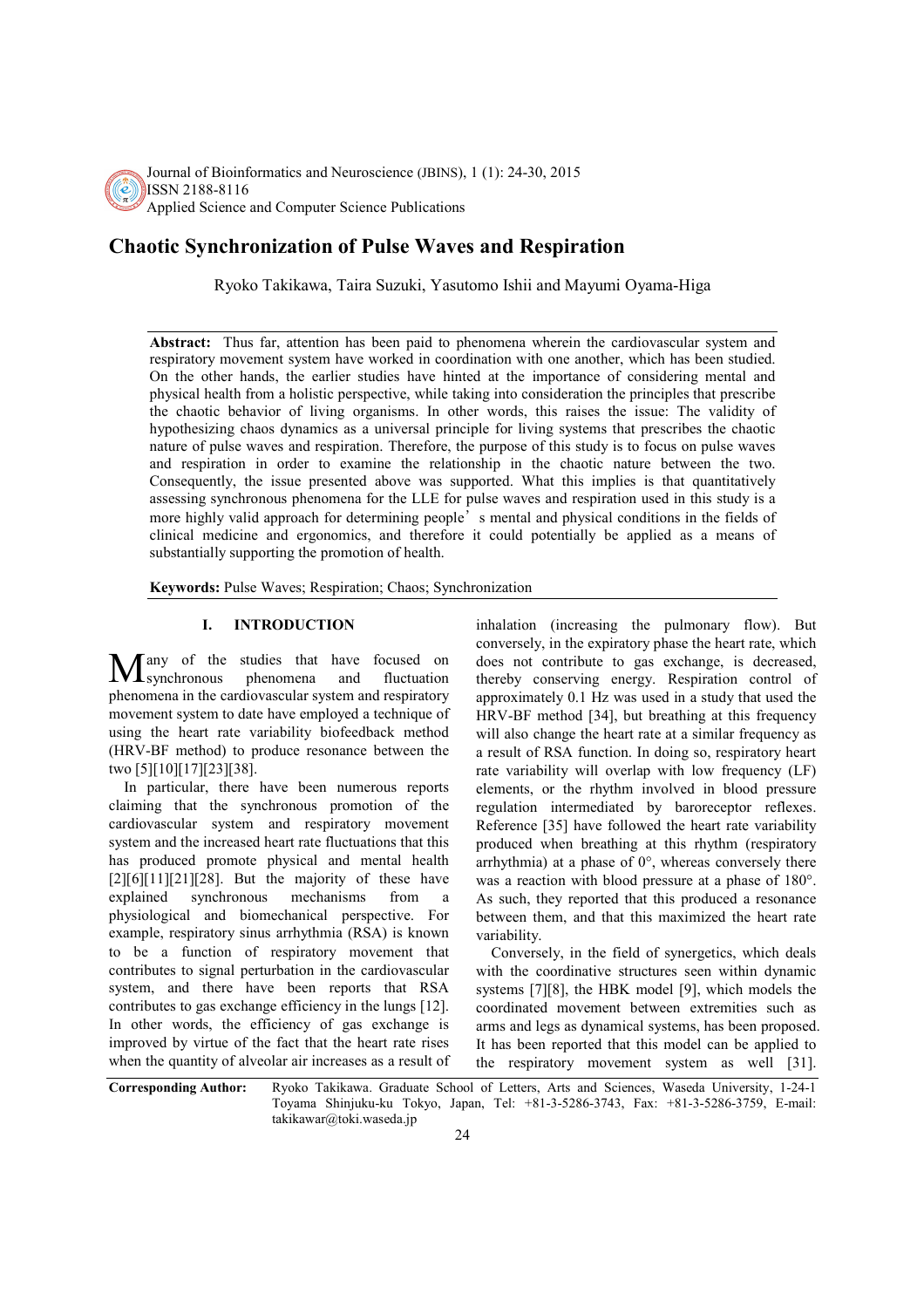Moreover, findings continue to be amassed that support physically equating the motor systems of living things (regardless of whether this is autonomous movement or volitional movement) with self-organizing systems that follow order parameters (parameters encapsulating the order of systems) and dynamics [33] as being valid [19][29]. They also support the idea that the principles for this coordination are identical, regardless of what types of subordinate systems perform this coordination [3][18]. When this is taken into consideration, the respiratory movement system and cardiovascular system can be thought of as constantly being engaged in a cooperative relationship by means of universal principles.

This principle, which is known as "selforganization," is a principle that drives pattern formation in the natural world [4][13][27]. In selforganizing systems, dynamic steady conditions (attractors) that are maintained through the metabolism of energy and materials repeatedly arise and disappear, thus devolving into chaotic conditions [22]. In actuality, the circulatory systems of living things, which encompass the respiratory movement system and cardiovascular system, are understood to be systems comprised of the interactions between numerous components that display chaotic behavior. These circulatory systems primarily consist of a heart that functions like a pump to circulate blood, blood vessels that transport blood throughout the inside of the body, and the dynamic properties of the blood itself. They contain numerous feedbacks of a humoral and neural nature regulating these. Nonlinearity is intrinsic to these feedback loops, which conceivably serve as the root causes for the chaotic behavior expressed in circulatory system signals.

Chaos refers to fluctuations in phenomena, and is observed in most of the phenomena in the natural world, such as chemical reactions and the movement of fluids, as well as in the majority of biological and physiological phenomena, psychological phenomena, and social and economic phenomena. When it comes to biological information and psychological phenomena, it has often been reported that dynamic fluctuations involving chaos are associated with healthy conditions, more so than unchanging static stability is [26][32].

The Largest Lyapunov Exponent (LLE) derived from a chaotic analysis of biosignals was used as the indicator for people's mental and physical health in these studies in order to quantitatively assess the chaotic nature inherent in these signals. For example, for the fingertip pulse wave, which is an indicator for the cardiovascular system, reference [26] reported that LLE declines the more cognitive impairments deteriorate. References [16] and [25] have reported that when psychological and physical loads become excessive, LLE declines. Moreover, reference [25] has revealed that environmentally-dependent tasks such as long-distance truck driving or monitor surveillance work, namely situations that require external adaptation, increase LLE, whereas self-contained tasks such as mental arithmetic or mirror drawing tasks, namely situations that require internal concentration, decrease LLE. On the other hand, for respiration reference [36] reported that the LLE for respiration in panic disorder patients in a standing position was higher than with the healthy control group, while reference [37] pointed out that serotonin reuptake inhibitors are effective at decreasing overly-high LLE in panic disorder patients.

In other words, these studies have hinted at the importance of considering mental and physical health from a holistic perspective, while taking into consideration the principles that prescribe the chaotic behavior of living organisms. In other words, this raises two issues: (1) The validity of hypothesizing chaos dynamics as a universal principle for living systems that prescribes the chaotic nature of pulse waves and respiration, and (2) The need to explore the potential that describing and controlling chaos dynamics has to contribute to determining the status of and controlling living systems as a whole.

 In conventional synergistics, the parameters that describe the order of a system are called order parameters, while parameters that have an effect on these are called control parameters [7][8], and the dynamics of people's coordinated movements have been examined. The majority of these studies have examined the dynamics of order parameter *φ* by using the relative phase (*φ*) generated between two oscillating motor systems as the unit for coordination, and manipulating the two control parameters of the oscillating frequency of two coordinated systems and the difference between the natural frequencies of the subordinate components constituting them  $\angle$ ω.

 If we were to assume that the dynamics of living systems are accompanied by chaotic rhythms, then presumably it would be highly valid to observe the synchronous phenomena of the chaotic nature inherent in biosignals. However, we could not find any reports focusing on the relationships between biosignals in studies on chaos in living organisms. Therefore, the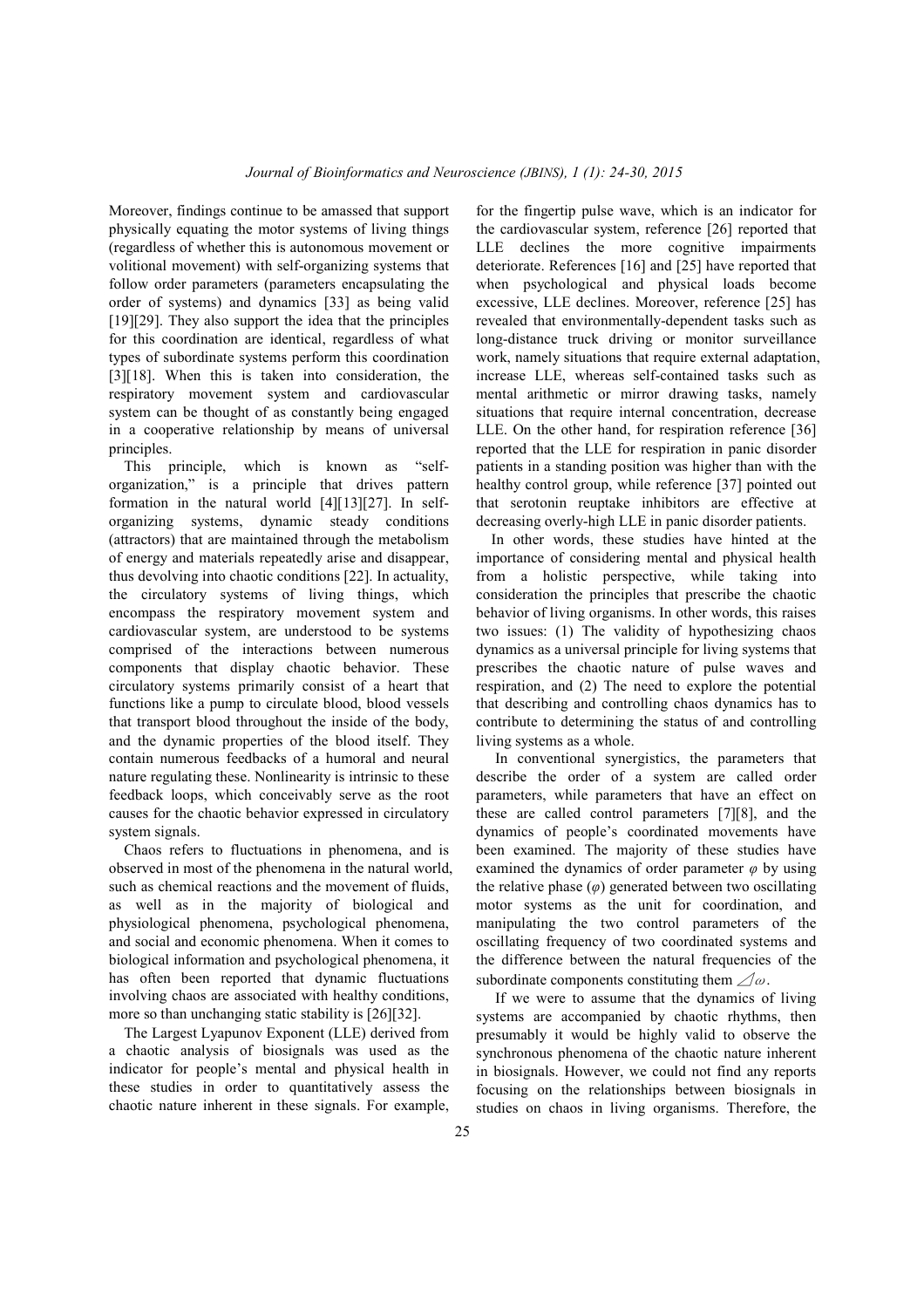objective of this study is to focus on pulse waves and respiration in order to examine the relationship in the chaotic nature between the two. In other words, its objective is to examine: (1) The validity of hypothesizing chaos dynamics as a universal principle for living systems that prescribes the chaotic nature of pulse waves and respiration, which was one of the issues described above.

# **II. METHODOLOGY**

## A. **Experiment time and location**

This experiment was conducted between October 1 and November 20, 2013 between 10:00AM and 6:00PM in a shielded room in a psychology laboratory at University A in Tokyo. The air temperature within the shielded room was kept to within a range of 22 - 27℃ via an air conditioner.

#### B. **Experiment participants**

The experiment was conducted on a total of 41 university students.

#### C. **Experiment equipment**

In this experiment, an MLT1010 Pulse Transducer (made by ADInstruments) was used as a device for measuring fingertip pulse waves, and an MLT1132 Piezo Respiratory Belt Transducer (made by ADInstruments) was used as a device for measuring respiration. PL3508 PowerLab 8/35 (made by ADInstruments) was booted up on a PC-based computer (made by Toshiba; PSJ40N-0SL002) to perform AD conversion for the fingertip pulse wave and respiration data and to record this as time-series data. In addition, a Lyspect 3.5 (made by Chaos Technology Research Laboratory) was used to calculate LLE from the pulse wave and respiration time-series data. A Macintosh M5343 (made by Apple) was used for the data analysis.

## D. **Physical and physiological indicators**

The fingertip pulse waves and respiration were measured over three minutes using a sampling period of 200Hz, and then a chaotic analysis was performed on this. For the various set values used during the chaotic analysis, we referred to the methods and wisdom regarding fingertip pulse waves that have been conventionally proposed [1][14][32], while making some adjustments. The delay time was set as the time when the autocorrelation function initially reached zero.

while the evolution time was set at 50 ms, the size of the hypersphere was set as 0.05 (equivalent to approximately 5% of the average chaos attractor), the time constant as 1 second, and the embedding dimension as the fourth dimension. Furthermore, in order to truly reflect the factors that have an impact on the various set values, PL3508 PowerLab 8/35 (made by ADInstruments) was used to exclude components deviating from the exclusion range of 1Hz to 10Hz including baseline below 1Hz and high-frequency components over 10Hz. We also used a Lyspect (made by Chaos Technology Research Laboratory) to reduce noise. In addition, for the respiration data we used the first derivative for long-term trend reduction, and used a CHORUS (made by Computer Convenience) to perform smoothing at 50 points and 50 departures.

#### E. **Experiment Procedure**

1) Explanation of the experiment, confirmation of consent, and confirmation of physical condition (three minutes): The following explanation was given to the experiment participants. "This experiment is a study concerning bodily sensations. Since we will be attaching a belt to measure your respiration, you may have to remove thick outer clothing. If you experience any physical abnormalities, discomfort, or unpleasant feelings you can stop the experiment at any time. You will not suffer any adverse effects whatsoever for stopping the experiment. All of the information obtained from this experiment will be kept strictly confidential". After delivering the explanation above, the subjects' physical condition was checked (to see if they had any colds, fevers, or any other mental or physical ailments or disorders). Once they had consented to take part in the experiment and it was found that there were no problems with their physical condition, the experiment was carried out.

2) Resting time (three minutes): We had the subjects maintain a resting state for three minutes in order for them to recover from the physiological changes accompanying movement and motion and to promote their familiarity with the environment.

3) Physiological data measurement (three minutes): The MLT1132 Piezo Respiratory Belt Transducer and MLT1010 Pulse Transducer were attached to the subjects and their respiration and pulse wave data was measured. They were instructed to maintain a resting state until otherwise instructed by the experimenters.

4) Confirmation of physical condition: It was confirmed that the subjects did not have any physical abnormalities, and an overview of the experiment was explained to those who wished to hear it.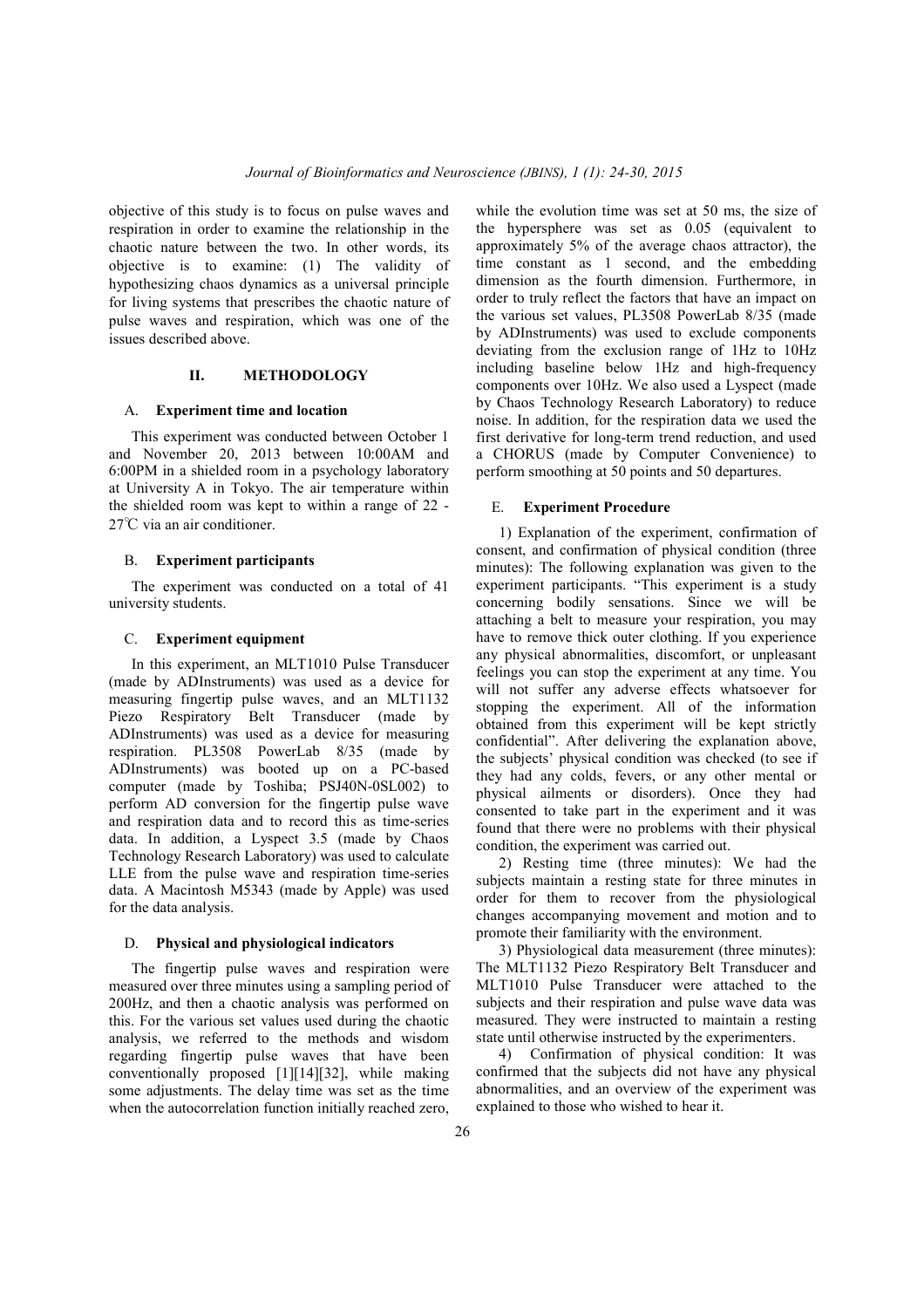#### F. **Ethical considerations**

In carrying out the study, we explained the study's purpose, privacy protections, the fact that there were no adverse effects from not cooperating, and that the subjects themselves could stop the experiment immediately at their request. We also explained that if they requested that the researchers not use their data in the study, even after the measurements had concluded, that their data would absolutely not be used. We also confirmed the subjects' physical condition, confirmed the total hours spent in the study, and announced when it was over. These explanations were strictly observed in an effort to strictly safeguard the rights of the subjects and uphold research ethics.

#### G. **Analytical method**

We examined the waveform correlation using the cross correlation function on the raw data and LLE for pulse waves and respiration. Since the types of data for pulse waves and respiration differ, examining the correlation on the raw data as is would cause problems. As a result, the raw data was converted to a Z-score, following which the cross correlation function was calculated (Fig. 1 and Fig. 2).





The definitional equation for the cross-correlation function is  $(1)$ :

$$
R(\tau) = \lim_{T \to \infty} \frac{1}{T} \int_0^T x(t) y(t + \tau) dt
$$
 (1)

Since the data that we can actually measure is discrete data of a finite length, we devised several ways to estimate the cross-correlation function. The most basic



Fig. 2 Respiration data sample (the raw data is above, data that has been converted to a Z-score is below)

approach was a method of calculating this from a correlogram, and for this study we estimated this using a Fast Fourier Transform (FFT), which is commonly used. More specifically, FFT was used to calculate a cross spectrum for dual-variable time series data, and the cross-correlation function was estimated by performing an inverse Fourier transform on this. In addition,  $\tau$  is 1/200 of a second, which was the time interval for the data, and this was estimated for the interval between 0 and 180 seconds. Since this crosscorrelation function data is to be analyzed as single data points, in this study the highest cross-correlation values in the interval from which 20% of the latter half of lag values for the cross-correlation function had been excluded were subject to analysis. The reason that 20% of the latter half of the lag values were excluded was to remove pseudo-correlated values.

## **III. RESULTS**

 No correlation was observed in the raw data for respiration and pulse wave (*n.s*.: Fig.3). A strong correlation was observed in the LLE for respiration and pulse wave (maximum value for the cross-correlation function =  $.72 \pm .11$ : Fig. 4). In Fig. 4, the LLE for respiration and pulse wave were converted to Z-scores to make it easier to compare them visually.



Fig. 3 Sample phase for the raw data for respiration and pulse wave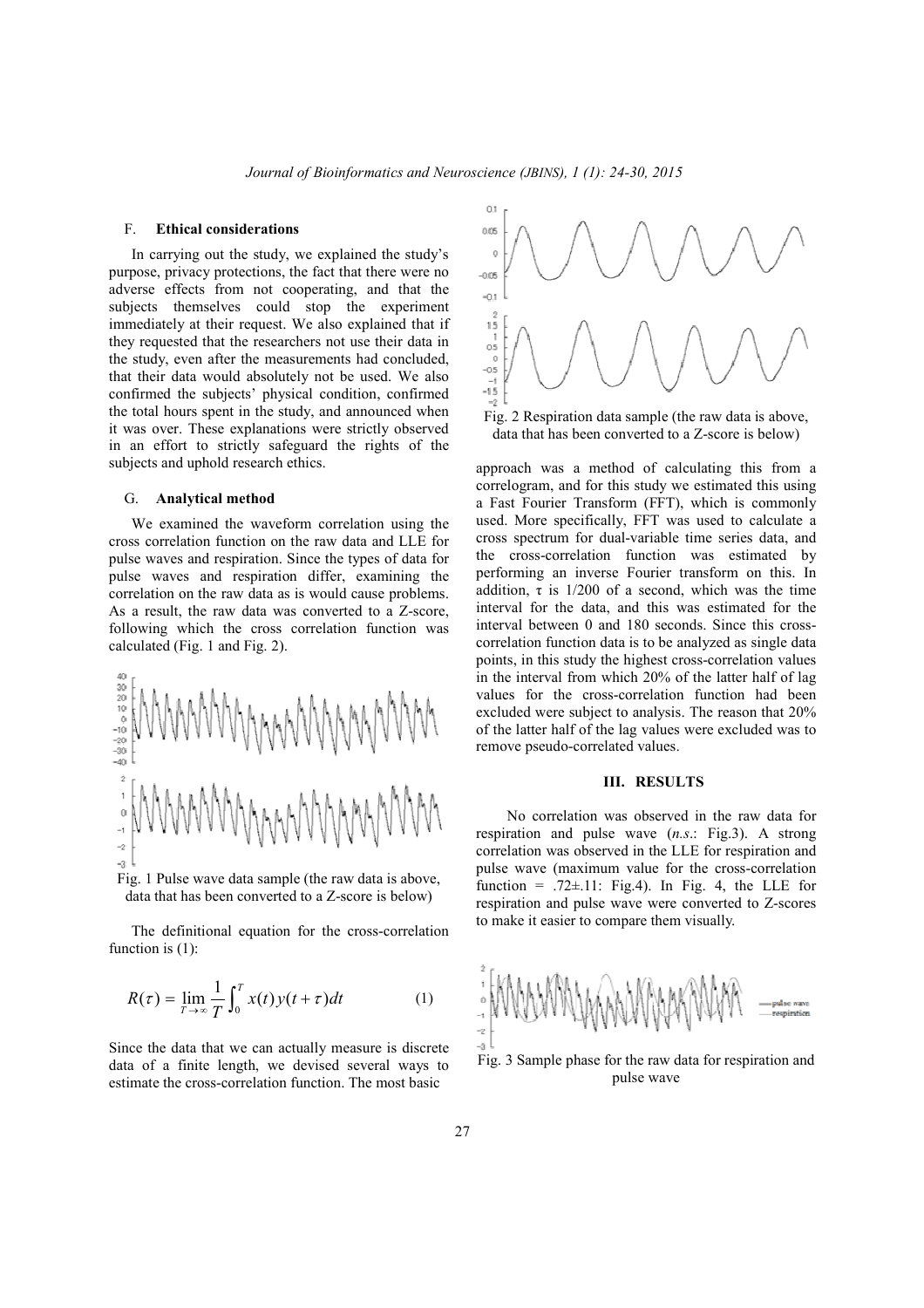

# Fig. 4 Sample phase for the LLE for respiration and pulse wave

## **IV. DISCUSSION**

This study used LLE and its cross-correlation function to examine the chaotic relationship between pulse waves and respiration. The results revealed a high degree of synchronicity between the LLE for the two signals, though this synchronicity was not seen in the raw data. From this the claim could be made that: (1) The results support the validity of hypothesizing that chaos dynamics is a universal principle of living systems, which entail a chaotic nature.

Moving forward: (2) The possibility that chaos dynamics contributes to determining and controlling the status of living systems as a whole should be pursued by describing and controlling chaos dynamics. This is because with self-organizing systems, the macro-level order that arises in systems due to their order parameter for the degree of freedom has been identified, while conversely it has been revealed that the behavior of subordinate systems also has an impact on macro-level order [20][22].

If we were to consider this in terms of this study, the claim could be made that while the respective behaviors of respiration and pulse waves comprising living systems are controlled by the system's macro-level chaos dynamics, they conversely also function to prescribe how chaos dynamics operate.

In actuality, this study implied that chaos dynamics for living systems are expressed in synchronous phenomena for the LLE for respiration and pulse waves. As a result, in the future attempting to observe and control synchronous phenomena for the LLE for respiration and pulse waves could lead to determining the status for living systems as a whole, and perhaps also turn up the possibility that this contributes to promoting the health of living systems.

The LLE for fingertip pulse waves is used to determine the conditions of patients with mental and physical ailments and to estimate worker's mental and physical conditions in clinical medicine studies and ergonomic studies [14][25]. In addition, the efficacy of using the aspect of respiration that it can be voluntarily

controlled to intervene in the fluctuations of the autonomous systems of living things has been proven  $[5][10][17][23][38]$ . Given this, respiration regulation is anticipated to be an effective means to intervene in chaos dynamics for living systems.

 For example, clinical medicine studies using LLE for pulse waves have given consideration to determining the conditions of patients with mental and physical ailments and the LLE produced by various different ailments. Reference [32] were the first to discover the fact that chaos is latent in fingertip pulse waves, and proved that changes in pulse wave chaos can be used to determine the conditions and evaluate courses of treatment for premature babies and patients with mental illness. For heart disease patients, reference [24] have examined postoperative progress and LLE for fingertip pulse waves in ischemic heart disease (angina pectoris and myocardial infarction, etc.) patients. As a result of this, they have reported that in half of the patients that suffered recurrent stenosis (reoccurrences) within six months of their surgery, their LLE had fallen compared with where it was immediately after their operation. In other words, the better one's mental and physical health conditions and higher their adaptive ability, the higher their LLE. Moreover, LLE for pulse waves has been applied to estimating the mental and physical conditions of workers engaged in different types of work in ergonomics studies. Reference [15] had participants undertake vigilance tasks for extended periods of time, and demonstrated that a positive correlation was seen between work performance and the LLE for pulse waves. This implies that LLE for pulse waves can potentially be used to predict the occurrence of human error. Reference [30] conducted an experiment using actual vehicles, in which they reported that drivers' LLE was higher while driving on curved sections than their LLE while driving on straight sections, and that LLE rose along with increases in speed. These studies suggest that LLE is deeply tied to cognitive function and fatigue in social activities.

What this implies is that quantitatively assessing synchronous phenomena for the LLE for pulse waves and respiration used in this study is a more highly valid approach for determining people's mental and physical conditions in the fields of clinical medicine and ergonomics, and therefore it could potentially be applied as a means of substantially supporting the promotion of health. This not only has a strong possibility of maintaining health using the chaotic nature of living things, but also of having said chaotic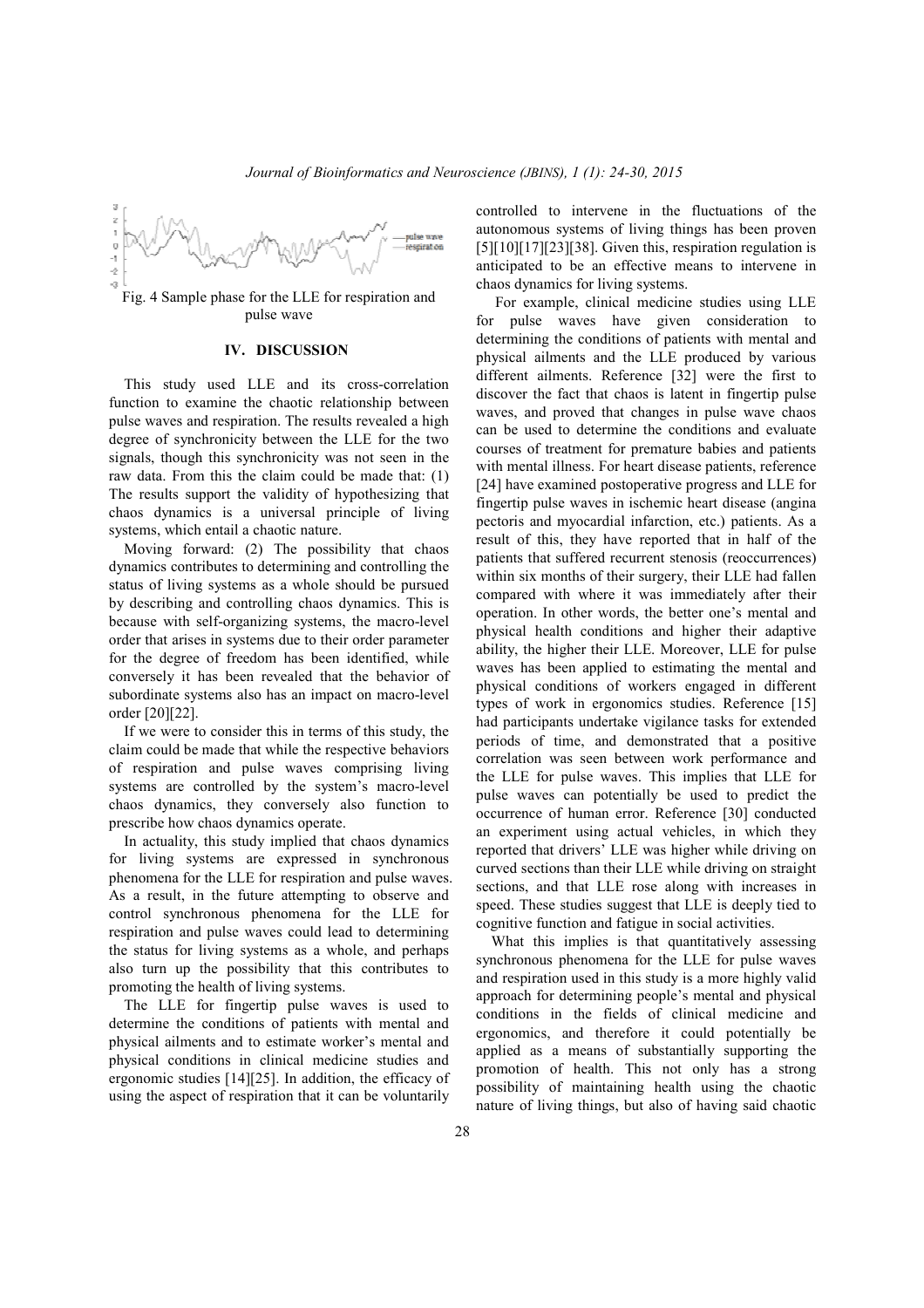nature contribute to maintaining and promoting physical and mental health through the dynamic relationship between physiological phenomena.

# **REFERENCES**

- [1] Abarbanel, H. D., Brown, R., Sidorowich, J. J., & Tsimring, L. S. The analysis of observed chaotic data in physical systems. Reviews of modern physics, 65(4), 1331. 1993.
- [2] Agelink, M. W., Boz, C., Ullrich, H., & Andrich, J. Relationship between major depression and heart rate variability.: Clinical consequences and implications for antidepressive treatment. Psychiatry research, 113(1), 139-149. 2002.
- [3] Amazeen, P. G., Schmidt, R. C., & Turvey, M. T. Frequency detuning of the phase entrainment dynamics of visually coupled rhythmic movements. Biological Cybernetics, 72(6), 511-518. 1995.
- [4] Cohen, A. H., Holmes, P. J., & Rand, R. H. The nature of the coupling between segmental oscillators of the lamprey spinal generator for locomotion: a mathematical model. Journal of mathematical biology, 13(3), 345-369. 1982.
- [5] Del Pozo, J. M., Gevirtz, R. N., Scher, B., & Guarneri, E. Biofeedback treatment increases heart rate variability in patients with known coronary artery disease. American Heart Journal, 147(3), 545. 2004.
- [6] Grossman, P., Stemmler, G., & Meinhardt, E. Paced respiratory sinus arrhythmia as an index of cardiac parasympathetic tone during varying behavioral tasks. Psychophysiology, 27(4), 404-416. 1990.
- [7] Haken, H. Synergetics: An introduction (2nd ed.). Berlin: Springe-Verlag r. 1978.
- [8] Haken, H. Advanced synergetics. Berlin: Springer-Verlag. 1983.
- [9] Haken, H., Kelso, J. S., & Bunz, H. A theoretical model of phase transitions in human hand movements. Biological cybernetics, 51(5), 347-356. 1985.
- [10] Hassett, A. L., Radvanski, D. C., Vaschillo, E. G., Vaschillo, B., Sigal, L. H., Karavidas, M. K., ... & Lehrer, P. M. A pilot study of the efficacy of heart rate variability (HRV) biofeedback in patients with fibromyalgia. Applied psychophysiology and biofeedback, 32(1), 1-10. 2007.
- [11] Hayano, J., Yamada, A., Mukai, S., Sakakibara, Y., Yamada, M., Ohte, N., ... & Takata, K. Severity of coronary atherosclerosis correlates with the respiratory component of heart rate variability. American heart journal, 121(4), 1070-1079. 1991.
- [12] Hayano, J., Yasuma, F., Okada, A., Mukai, S., & Fujinami, T. Respiratory sinus arrhythmia a phenomenon improving pulmonary gas exchange and circulatory efficiency. Circulation, 94(4), 842-847. 1996.
- [13] Iberall, A. S., Wilkinson, D., & White, D. Foundations for social and biological evolution: Progress toward a physical theory of civilization and of speciation (Vol. 3). Cri-De-Coeur Pr. 1993.
- [14] Imanishi, A. A Possibility of The Estimate of Worker's Mental and Physical Condition by Chaos Analysis: Using Finger Tip Pulse Waves. (In Japanese: Chaos Kaiseki ni yoru Sagyousya no Shinshinjoutai Suitei no Kanousei: Yousekimyakuha wo mochiita Jikkenteki Kentou). PhD Thesis, Kwansei Gakuin University. 2010.
- [15] Imanishi, A., & Oyama-Higa, M. The relation between observers' psychophysiological conditions and human errors during monitoring task. In Systems, Man and Cybernetics, 2006. SMC'06. IEEE International Conference on (Vol. 3, pp. 2035-2039). 2006.
- [16] Imanishi, A., Shiomi, K., & Oyama-Higa, M. Psychophysiological evaluations of the truck- driving for 9-hr. at night:An analysis by the Lyapunov exponent of driver's ear-plethysmograms. The Conference of Japan Ergonomics Society, 45(0), 266-267. 2009.
- [17] Karavidas, M. K., Lehrer, P. M., Vaschillo, E., Vaschillo, B., Marin, H., Buyske, S., ... & Hassett, A. Preliminary results of an open label study of heart rate variability biofeedback for the treatment of major depression. Applied psychophysiology and biofeedback, 32(1), 19- 30. 2007.
- [18] Kelso, J. A. Phase transitions and critical behavior in human bimanual coordination. American Journal of Physiology-Regulatory, Integrative and Comparative Physiology, 246(6), R1000-R1004. 1984.
- [19] Kelso, J. A. S., Scholz, J. P., & Schöner, G. Nonequilibrium phase transitions in coordinated biological motion: critical fluctuations. Physics Letters A, 118(6), 279-284. 1986.
- [20] Kelso, J. S. Dynamic patterns: The self-organization of brain and behavior. MIT press. 1997.
- [21] Kleiger, R. E., Miller, J. P., Bigger, J. T., & Moss, A. J. Decreased heart rate variability and its association with increased mortality after acute myocardial infarction. The American journal of cardiology, 59(4), 256-262. 1987.
- [22] Kugler, P. N., & Turvey, M. T. Information, natural law, and the self-assembly of rhythmic movement. Lawrence Erlbaum Associates, Inc. 1987.
- [23] Lehrer, P. M., Vaschillo, E., Vaschillo, B., Lu, S. E., Scardella, A., Siddique, M., & Habib, R. H. Biofeedback treatment for asthma. Chest Journal, 126(2), 352-361. 2004.
- [24] Okuaki, K., Takazawa, K., Matsuoka, O., Kurosu, F., Yamashina, A., Otsuka, K., & Kubo, Y. The restenosis after percutaneous transluminal coronary angioplasty and the variation of Largest Lyapunov Exponent for the cases of Ischemic Heart Disease.(In Japanese: Kyoketsusei Shinshikkan Kanja ni okeru Kandoumyaku Keiseijutu Go no Saikyousaku to Saidai Lyapunov Shisu Henka). Japanese journal of applied physiology, 30(4), 205-207. 2000.
- [25] Oyama, M. Psychology of fluctuation that build up